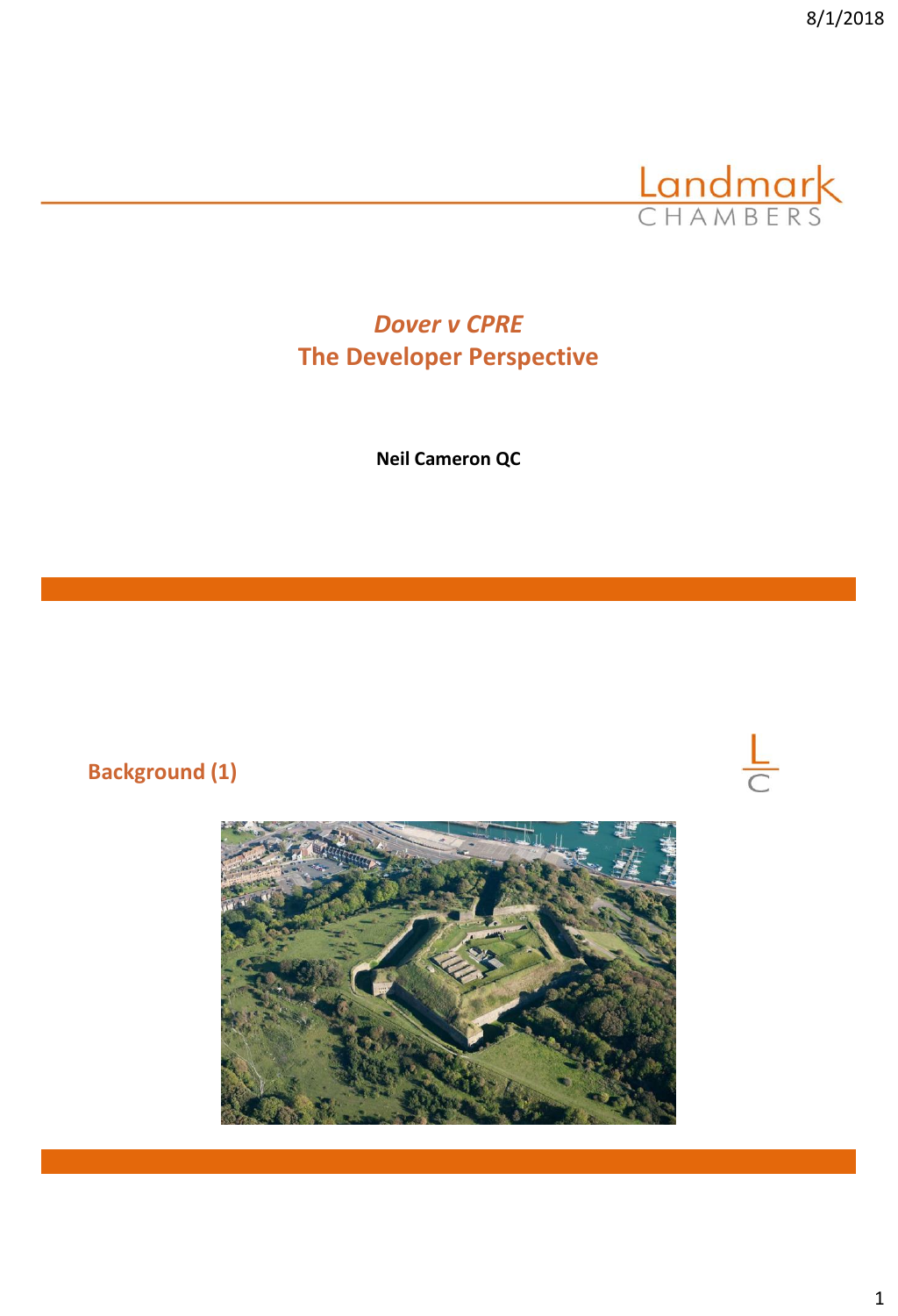# **Background (2)**





#### **OUTLINE**

#### **Reasons**

- (a) Whether a duty to give reasons arises
- (b) The adequacy (or standard) of reasons
- (c) The remedy

#### **Developer's Perspective**

- (a) Does a duty arise?
- (b) Are the reasons adequate?
- (c) Members disagree with officers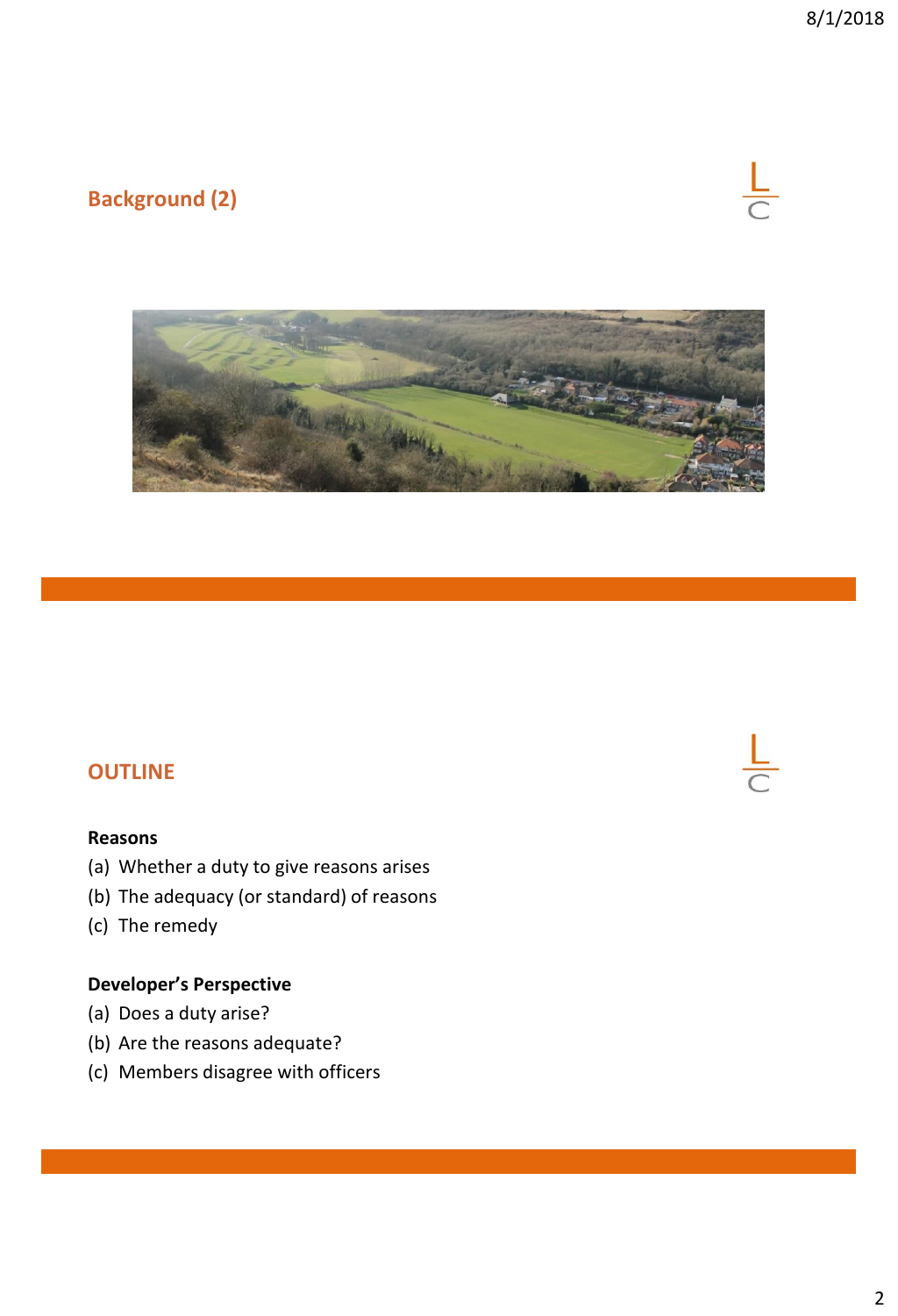#### **Reasons (a)- Whether a duty arises (1)**



#### EIA Cases

The duty imposed by regulation 30(1)(d) of the T+CP (EIA) Regulations 2017 The Supreme Court declined to follow the reasoning in *Richardson v. North Yorkshire*  [2004] 1 WLR 1920

48. With respect to the judges concerned, I would decline to follow that reasoning. I find the distinction drawn between notification of the decision, and of the reasons on which it is based, artificial and unconvincing. In the regulations (as in the Aarhus Convention, which is now expressly referred to in the Directive) the provision of reasons is an intrinsic part of the procedure, essential to ensure effective public participation.

#### **Reasons (a)- Whether a duty arises (2)**

- In EIA Cases the duty to provide reasons cannot be fulfilled by producing a statement of reasons at some time after the decision has been made, or by a court ordering that such a statement be provided.
- The Supreme Court regarded the provision of reasons as being an intrinsic part of the procedure (the provision of reasons in public law is seen as being the analogue of the common law requirement that justice should not only be done but be seen to be done).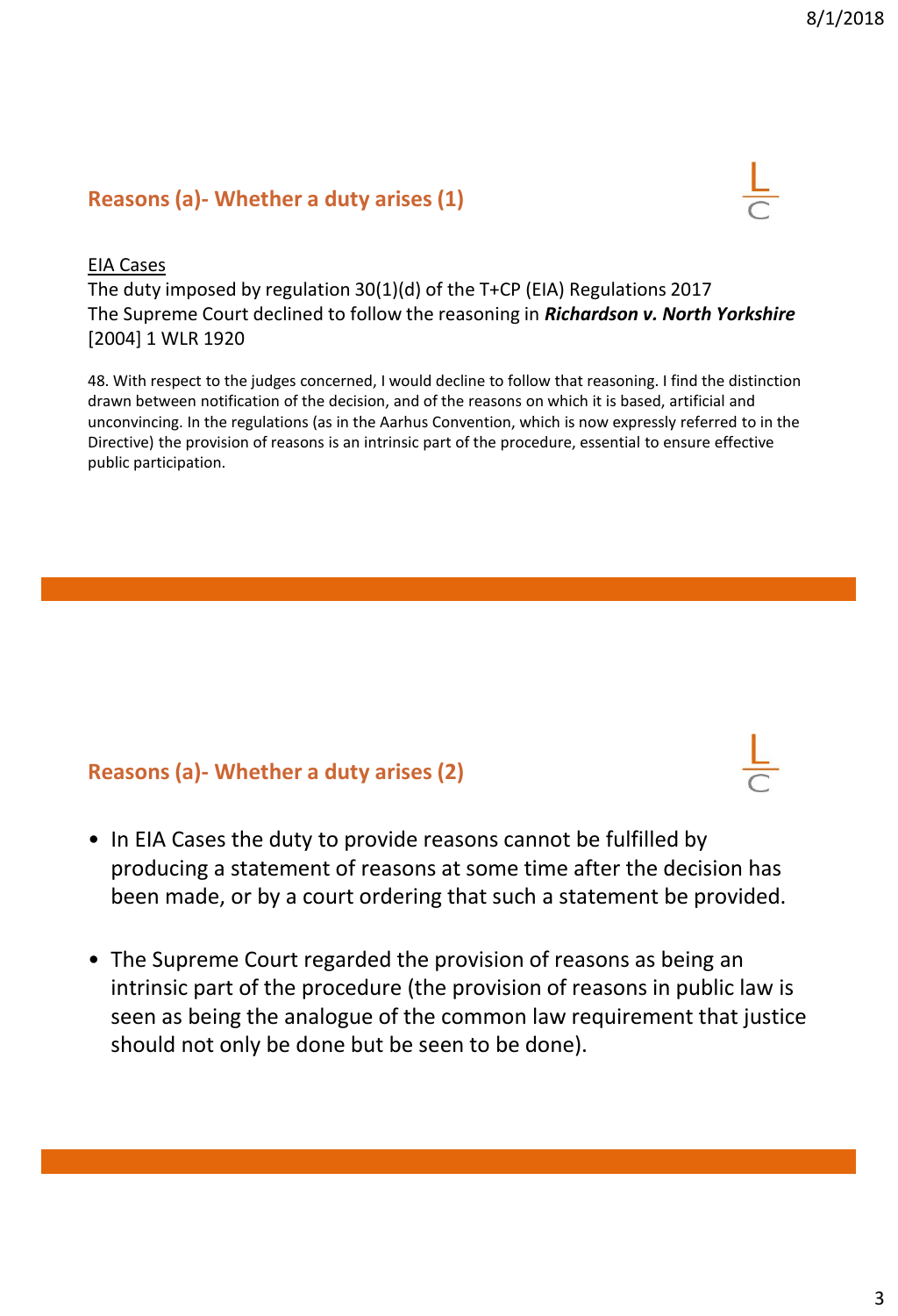#### **Reasons (a) whether a duty arises (3)**



#### **The Common Law duty**

The starting point (paragraph 51 in the SC Judgment):

Public authorities are under no general common law duty to give reasons for their decisions; but it is well-established that fairness may in some circumstances require it, even in a statutory context in which no express duty is imposed.

### **Reasons (a) whether a duty arises (4)**

59. As to the charge of uncertainty, it would be wrong to be over-prescriptive, in a judgment on a single case and a single set of policies. However it should not be difficult for councils and their officers to identify cases which call for a formulated statement of reasons, beyond the statutory requirements. Typically they will be cases where, as in Oakley and the present case, permission has been granted in the face of substantial public opposition and against the advice of officers, for projects which involve major departures from the development plan, or from other policies of recognised importance (such as the "specific policies" identified in the NPPF - para 22 above). Such decisions call for public explanation, not just because of their immediate impact; but also because, as Lord Bridge pointed out (para 45 above), they are likely to have lasting relevance for the application of policy in future cases.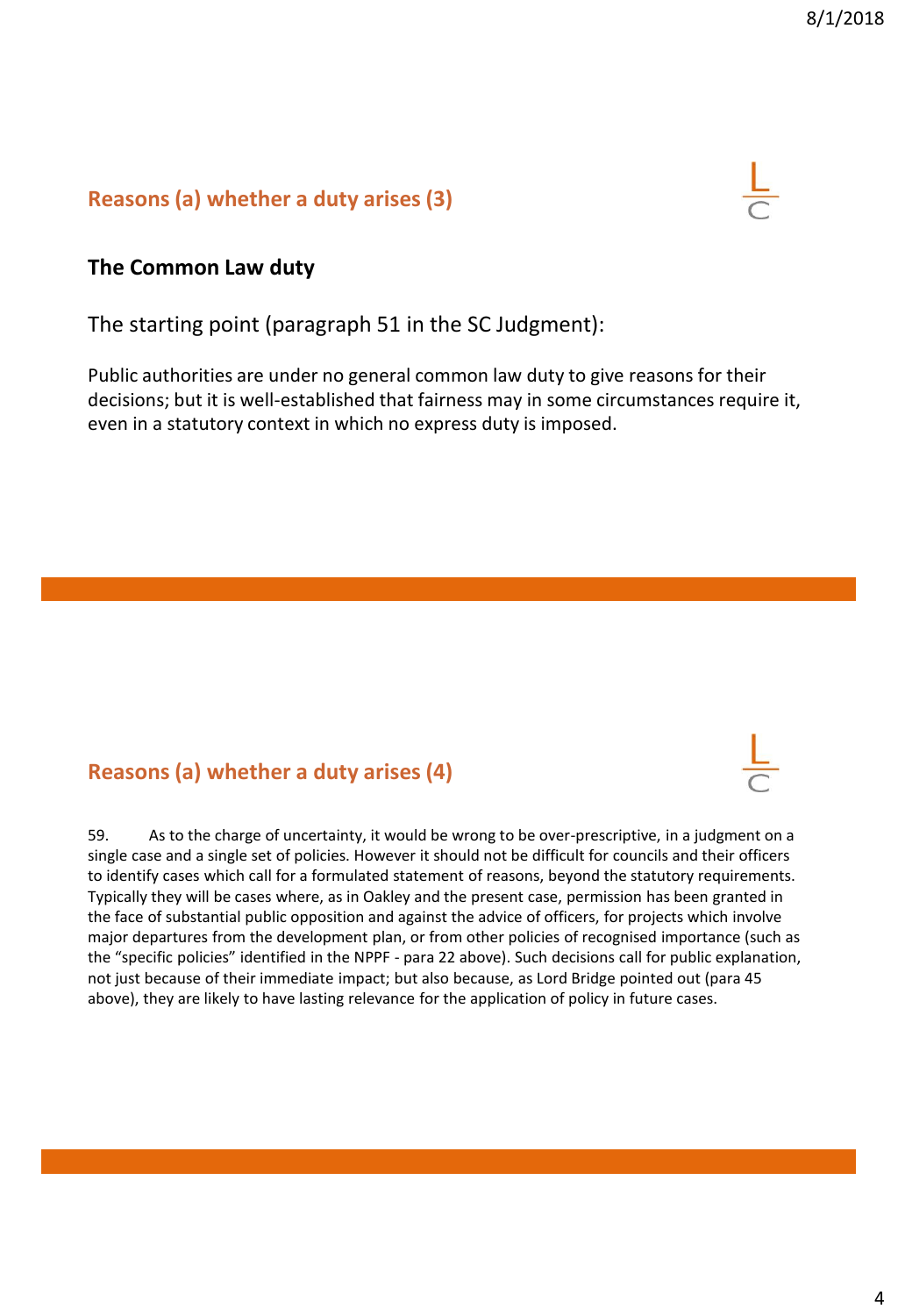## **Reasons (a) – whether a duty arises (5)**

If a decision to grant planning permission is made by an officer under delegated powers there is a duty to make a written record of the decision together with reasons for the decision

Regulation 7(2) and (3) of the Openness of Local Government Bodies Regulations 2014

## **Reasons (b) – the adequacy of reasons (1)**

The SC rejected the argument that the standard should vary according the decision making process.

41. I am not persuaded that the difference between the two processes bears such significance. In both the decision-maker may have to take into account and deal fairly with a wide range of differing views and interests, and reach a reasoned conclusion on them. Where there is a legal requirement to give reasons, what is needed is an adequate explanation of the ultimate decision. The content of that duty should not in principle turn on differences in the procedures by which it is arrived at. Local planning authorities are under an unqualified statutory duty to give reasons for refusing permission. There is no reason in principle why the duty to give reasons for grant of permission should become any more onerous.



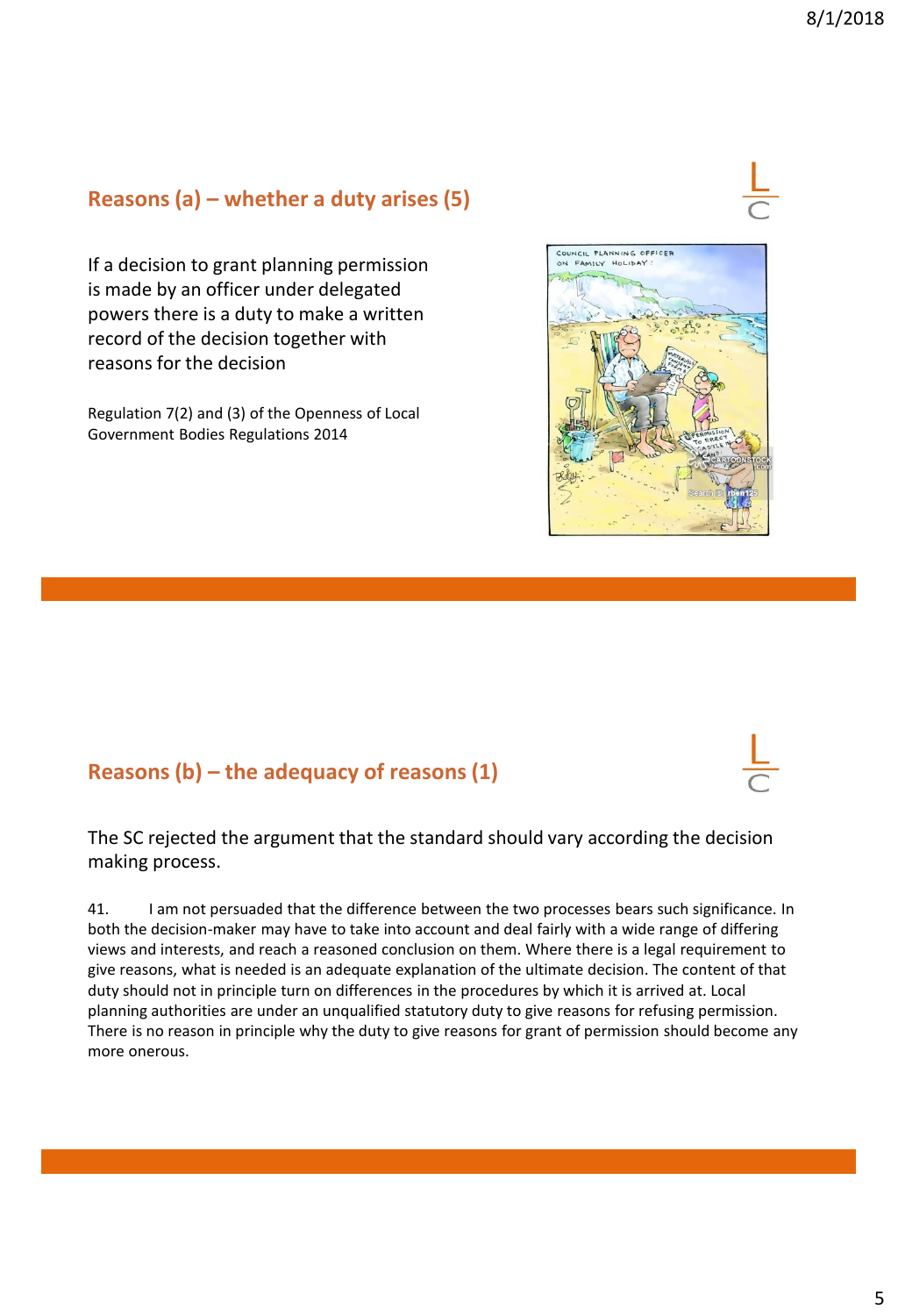### **Reasons (b) the adequacy of reasons (2)**



How can the duty be fulfilled?

#### Paragraph 42

….If their recommendation is accepted by the members, no further reasons may be needed. Even if it is not accepted, it may normally be enough for the committee's statement of reasons to be limited to the points of difference. However the essence of the duty remains the same, as does the issue for the court: that is, in the words of Sir Thomas Bingham MR, whether the information so provided by the authority leaves room for "genuine doubt … as to what (it) has decided and why".

#### **Reasons (b) the adequacy of reasons (3)**

- If the members accept the advice of officers it is likely to be sufficient for the members to adopt the reasoning set out in the report.
- If the members reject the advice of officers, some statement of reasons will be required.
- It is unlikely to be sufficient to rely on the minutes alone.
- If a duty arises, prudent courses of action include:
	- To approve a statement of reasons as part of the committee resolution;
	- To resolve to grant planning permission and to authorise officers to draw up a statement of reasons to be issued with the decision notice; or
	- To resolve to grant planning permission subject to the officers drawing up a statement of reasons to be approved at the next meeting of the committee.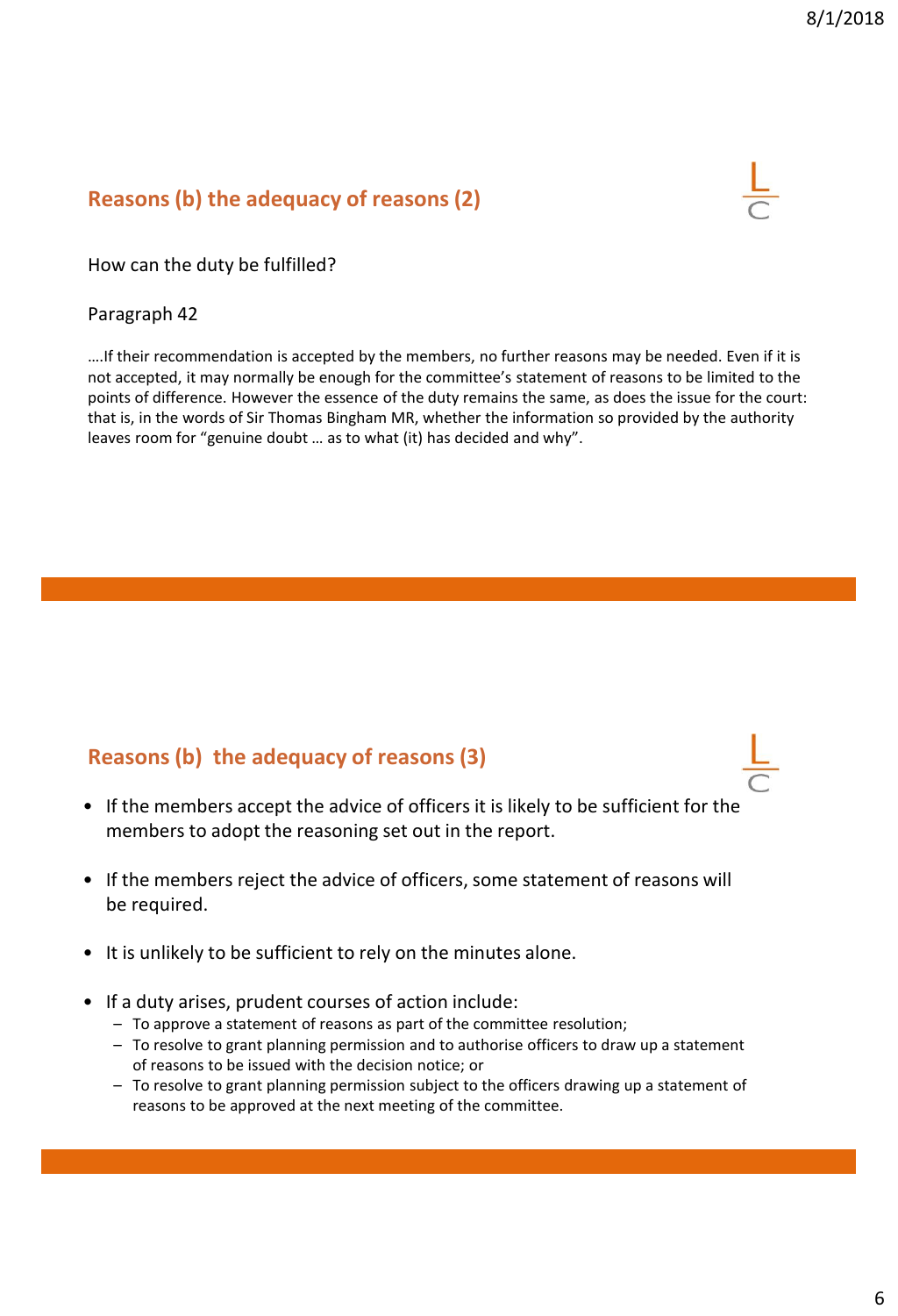## **Remedies (1)**

In *Dover* the Supreme Court rejected the submission that a declaration would be an adequate remedy, and held (at paragraph 68):

This is a case where the defect in reasons goes to the heart of the justification for the permission, and undermines its validity. The only appropriate remedy is to quash the permission.

In *R (oao Rogers) v. Wycombe DC* [2017] EWHC 3317 (Admin) (at paragraph 71) Lang J rejected the submission that *Dover* was authority for the proposition that a decision to grant planning permission must be quashed when reasons are found to be inadequate.

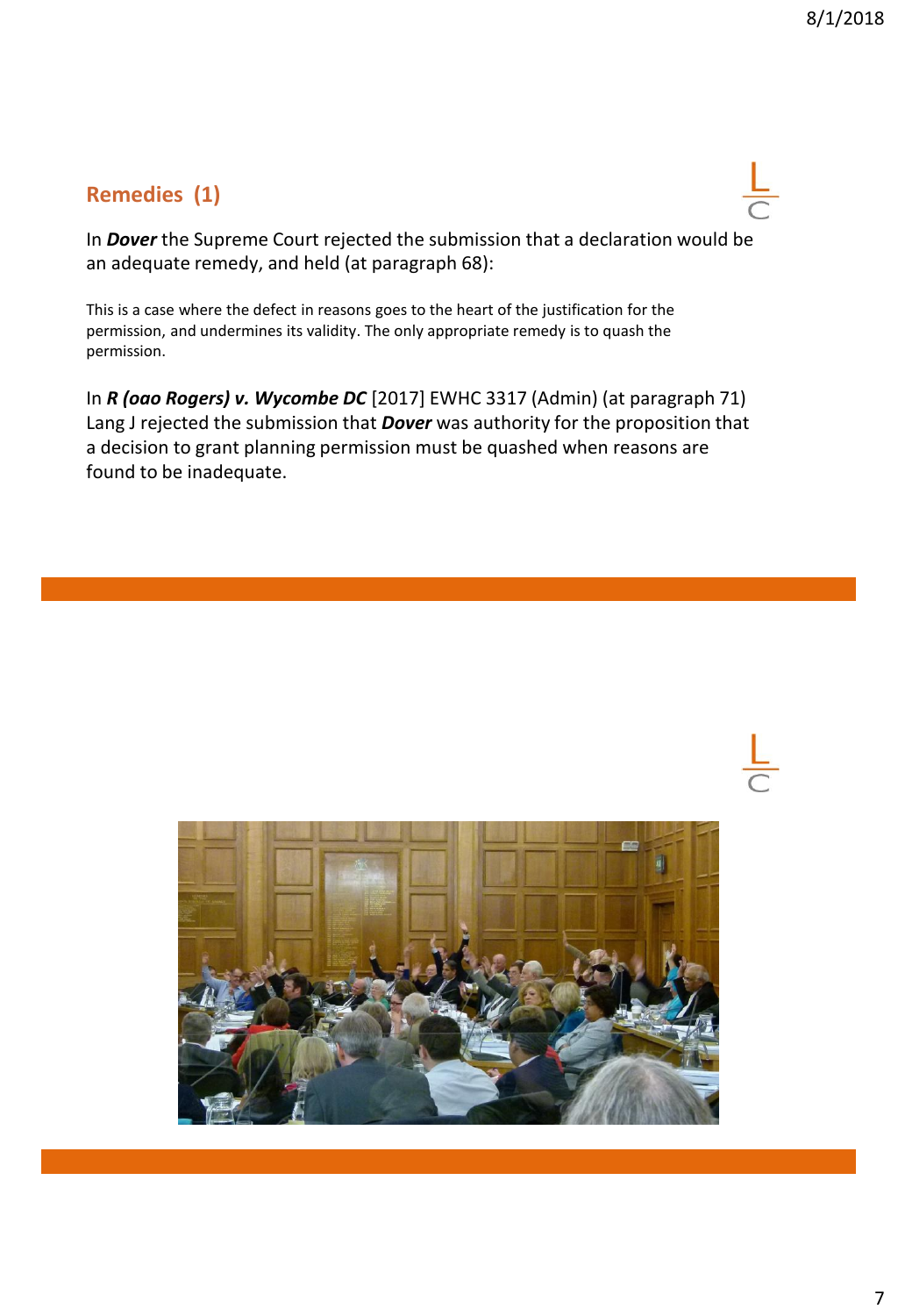## **The Developer's Perspective**

- 1. Does a common law duty to give reasons arise?
- 2. Are any reasons set out in an officers' report adequate?
- 3. What action should an applicant take in the following circumstances?
- (a) The officers advise that planning permission be refused and the members decide to grant permission.

(b) The officers advise that planning permission be granted subject to conditions, the members decide to grant permission without imposing the relevant condition/s.

(c) The officers advise that members grant planning permission for a different development to that which was applied for (e.g. reducing the number of residential units) but members decide to grant permission for the scheme as applied for.

# **Developer's Perspective (1) – does a duty to give reasons arise?**

- Does the case fall into the category described at paragraph 59 in **Dover**?
- If in doubt it would be wise for the LPA to adopt a statement of reasons in any case where officers disagree with members.
- If members follow the officers' recommendation in a case where the duty arises, the adequacy of reasoning set out in the report should be considered.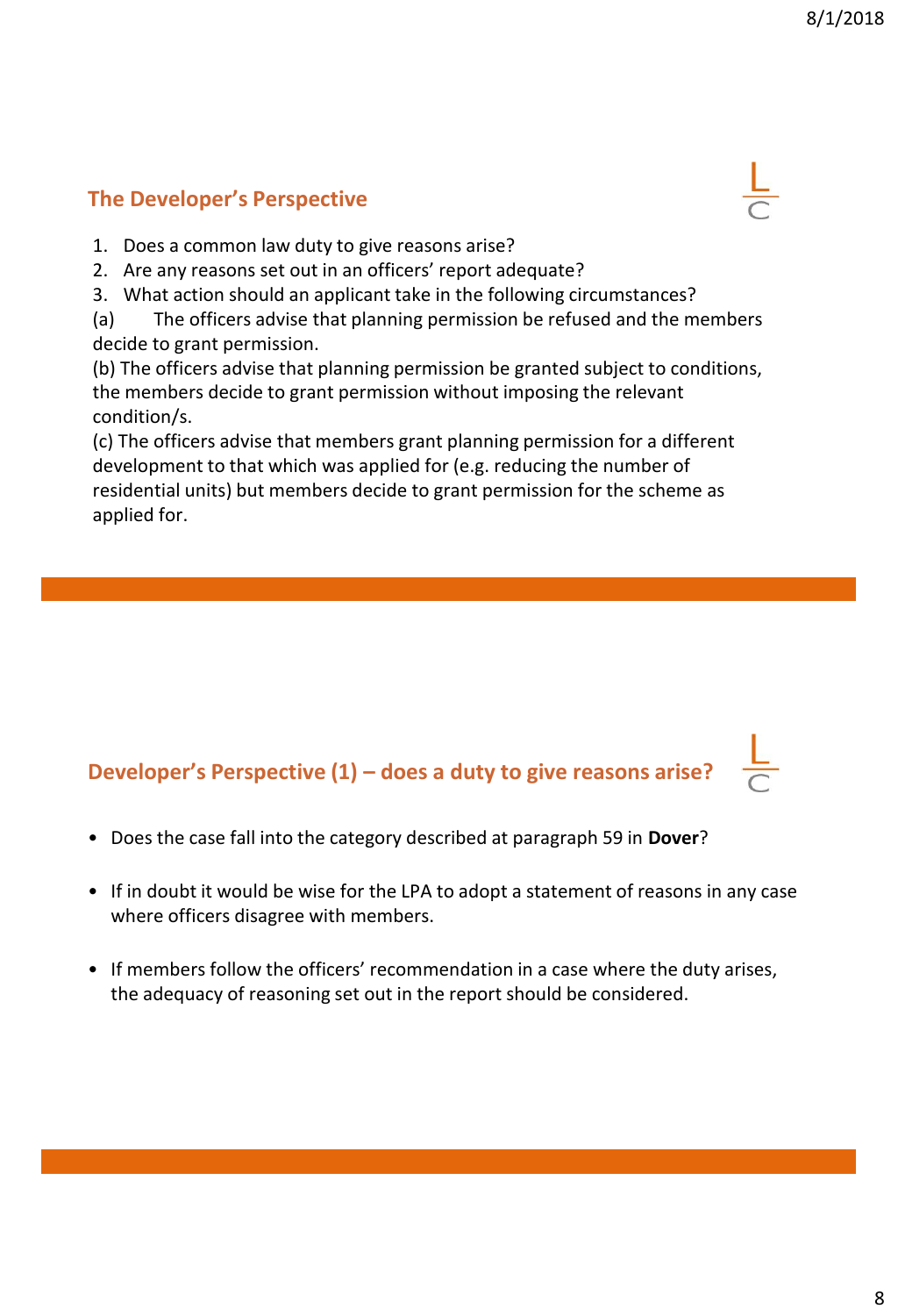### **Developer's Perspective (2) – are the reasons adequate?**

In *Rogers* Lang J (at paragraph 56)appeared to hold that a different standard applies when considering the adequacy of an officers' report, and the adequacy of any reasons given (in a case where a duty to give reasons applies).

In a case where a duty to give reasons applies, an applicant for planning permission should consider whether the reasoning set out in an OR, if adopted by members, or by an officer exercising delegated powers is adequate when considered against the *Dover* standard.

#### **Developer's Perspective (2) – are the reasons adequate?**

If the reasoning in an officers' report is not adequate the decision maker (whether an officer or committee) should be invited to adopt a statement of reasons.

If a delegated decision is to be made it would be unwise for an officer to merely rely upon the report made to him or her, s/he should prepare a statement of reasons (*Rogers* at paragraph 58)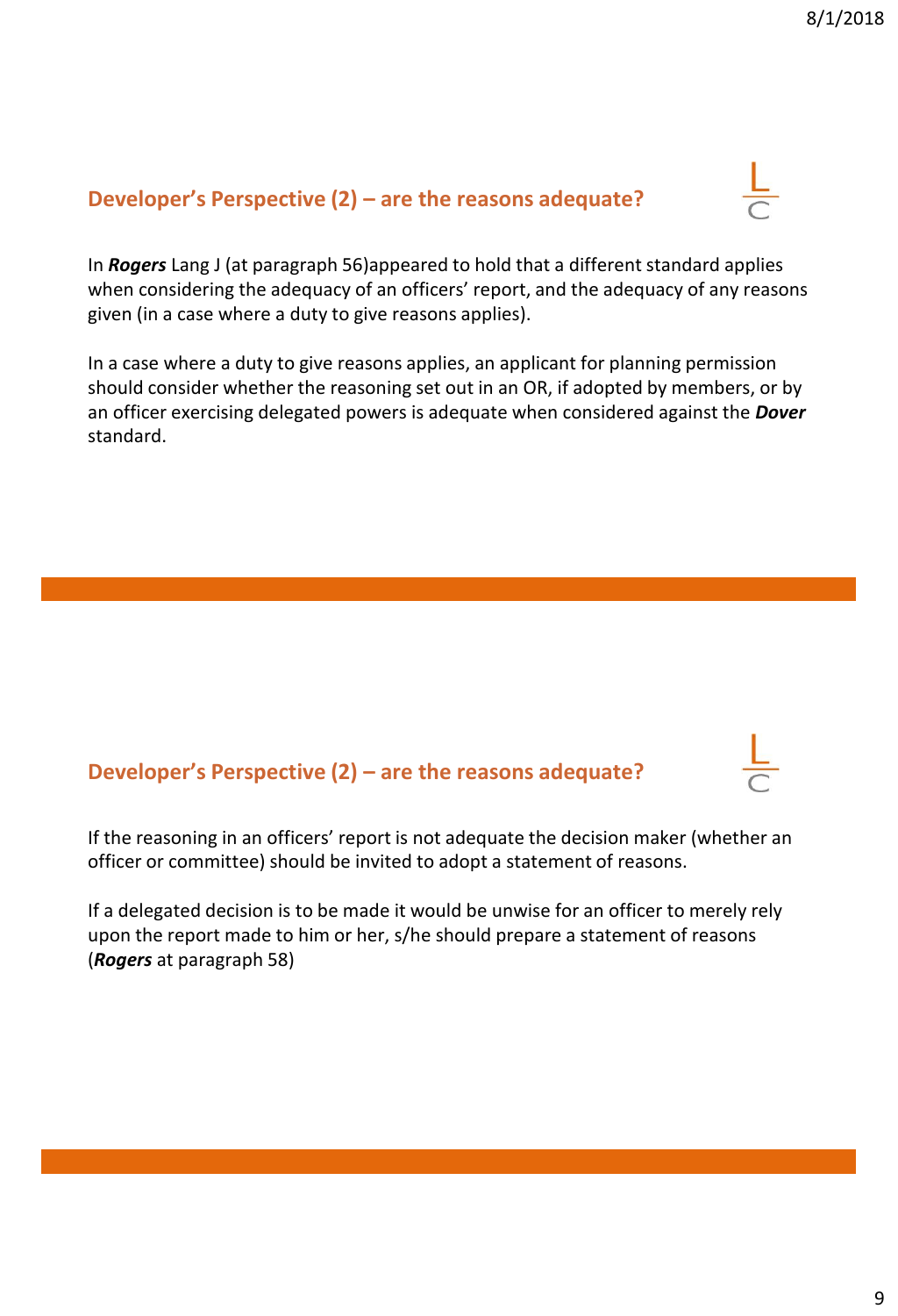# **Developer's Perspective (3) – members disagree with officers**

- Should the members defer consideration of the application (*Dover* at paragraph 63)?
- Should members seek to draw up their own statement of reasons?
- Should members delegate to officers the task of drawing up a statement of reasons? (this could be in consultation with the chair)
- Should any statement of reasons be approved by the committee at its next meeting?

## **What action can an applicant take? (1)**

If an officers' report to a committee, which contains a recommendation in favour of granting permission, provides inadequate reasons to justify the grant of planning permission

- 1. Invite the committee to adopt a statement of reasons.
- 2. A draft statement of reasons could be provided to the LPA for consideration. If a decision is to to be made under delegated powers
- 1. Consider whether any report contains adequate reasons.
- 2. Even if the reasons in the report are adequate, urge the officer exercising the delegated power to draw up a statement of reasons.
- 3. A draft statement of reasons could be provided to the LPA for consideration.